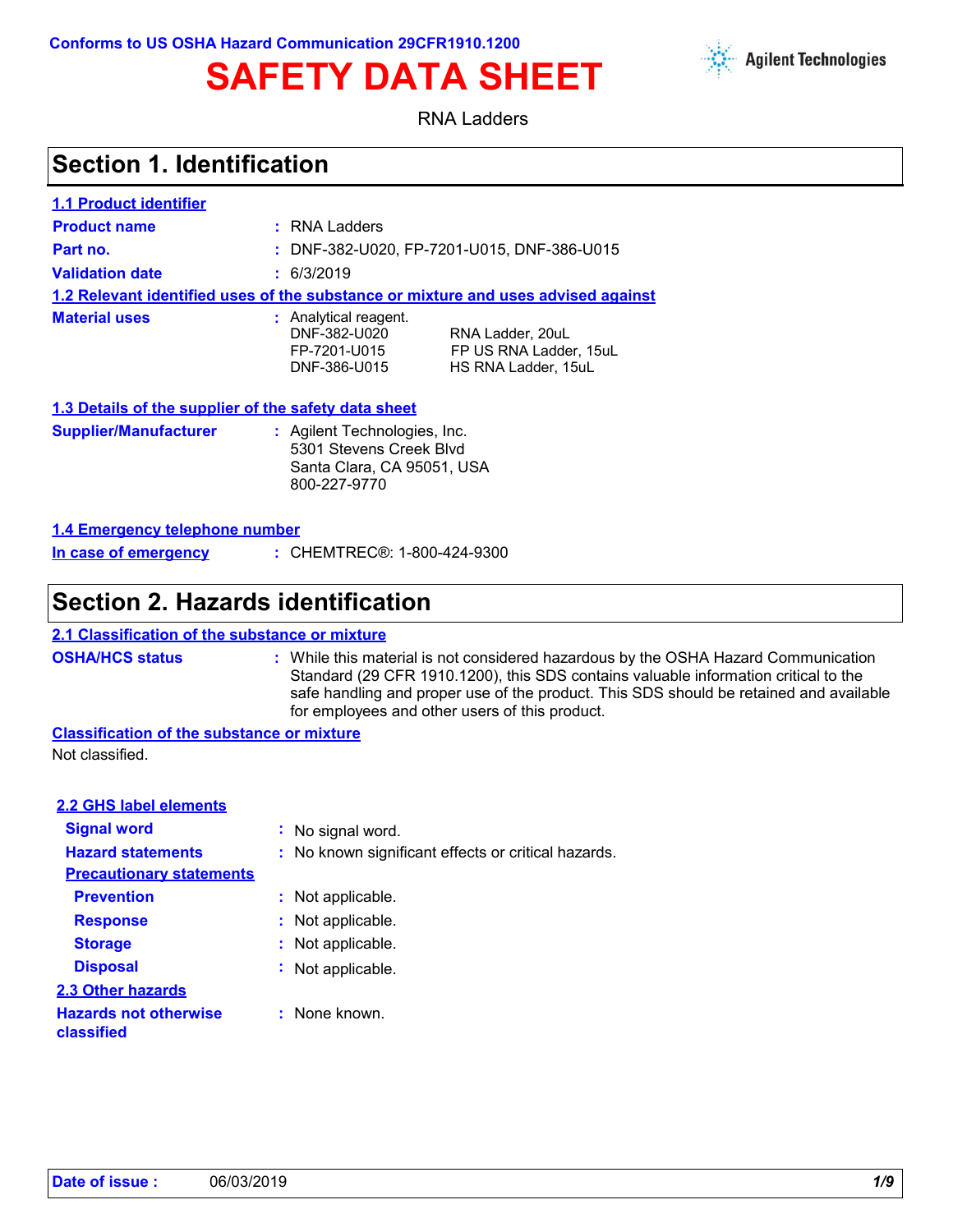## **Section 3. Composition/information on ingredients**

**Substance/mixture :**

: Mixture

**Occupational exposure limits, if available, are listed in Section 8. There are no ingredients present which, within the current knowledge of the supplier and in the concentrations applicable, are classified as hazardous to health or the environment and hence require reporting in this section.**

## **Section 4. First aid measures**

|                     | 4.1 Description of necessary first aid measures                                                                                                                                                                                                                                                                                                        |
|---------------------|--------------------------------------------------------------------------------------------------------------------------------------------------------------------------------------------------------------------------------------------------------------------------------------------------------------------------------------------------------|
| <b>Eye contact</b>  | Immediately flush eyes with plenty of water, occasionally lifting the upper and lower<br>t.<br>eyelids. Check for and remove any contact lenses. Get medical attention if irritation<br>occurs.                                                                                                                                                        |
| <b>Inhalation</b>   | : Remove victim to fresh air and keep at rest in a position comfortable for breathing. Get<br>medical attention if symptoms occur.                                                                                                                                                                                                                     |
| <b>Skin contact</b> | : Flush contaminated skin with plenty of water. Remove contaminated clothing and<br>shoes. Get medical attention if symptoms occur.                                                                                                                                                                                                                    |
| <b>Ingestion</b>    | : Wash out mouth with water. Remove victim to fresh air and keep at rest in a position<br>comfortable for breathing. If material has been swallowed and the exposed person is<br>conscious, give small quantities of water to drink. Do not induce vomiting unless<br>directed to do so by medical personnel. Get medical attention if symptoms occur. |

### **4.2 Most important symptoms/effects, acute and delayed**

| <b>Potential acute health effects</b> |                                                                                                                                |
|---------------------------------------|--------------------------------------------------------------------------------------------------------------------------------|
| Eye contact                           | : No known significant effects or critical hazards.                                                                            |
| <b>Inhalation</b>                     | : No known significant effects or critical hazards.                                                                            |
| <b>Skin contact</b>                   | : No known significant effects or critical hazards.                                                                            |
| <b>Ingestion</b>                      | : No known significant effects or critical hazards.                                                                            |
| <b>Over-exposure signs/symptoms</b>   |                                                                                                                                |
| Eye contact                           | : No specific data.                                                                                                            |
| <b>Inhalation</b>                     | : No specific data.                                                                                                            |
| <b>Skin contact</b>                   | : No specific data.                                                                                                            |
| <b>Ingestion</b>                      | : No specific data.                                                                                                            |
|                                       | 4.3 Indication of immediate medical attention and special treatment needed, if necessary                                       |
| <b>Notes to physician</b>             | : Treat symptomatically. Contact poison treatment specialist immediately if large<br>quantities have been ingested or inhaled. |
| <b>Specific treatments</b>            | : No specific treatment.                                                                                                       |
| <b>Protection of first-aiders</b>     | : No action shall be taken involving any personal risk or without suitable training.                                           |

**See toxicological information (Section 11)**

## **Section 5. Fire-fighting measures**

| 5.1 Extinguishing media                |                                                                 |
|----------------------------------------|-----------------------------------------------------------------|
| <b>Suitable extinguishing</b><br>media | : Use an extinguishing agent suitable for the surrounding fire. |
| Unsuitable extinguishing<br>media      | : None known.                                                   |

### **5.2 Special hazards arising from the substance or mixture**

| Date of issue: | 06/03/2019 |  |  |
|----------------|------------|--|--|
|----------------|------------|--|--|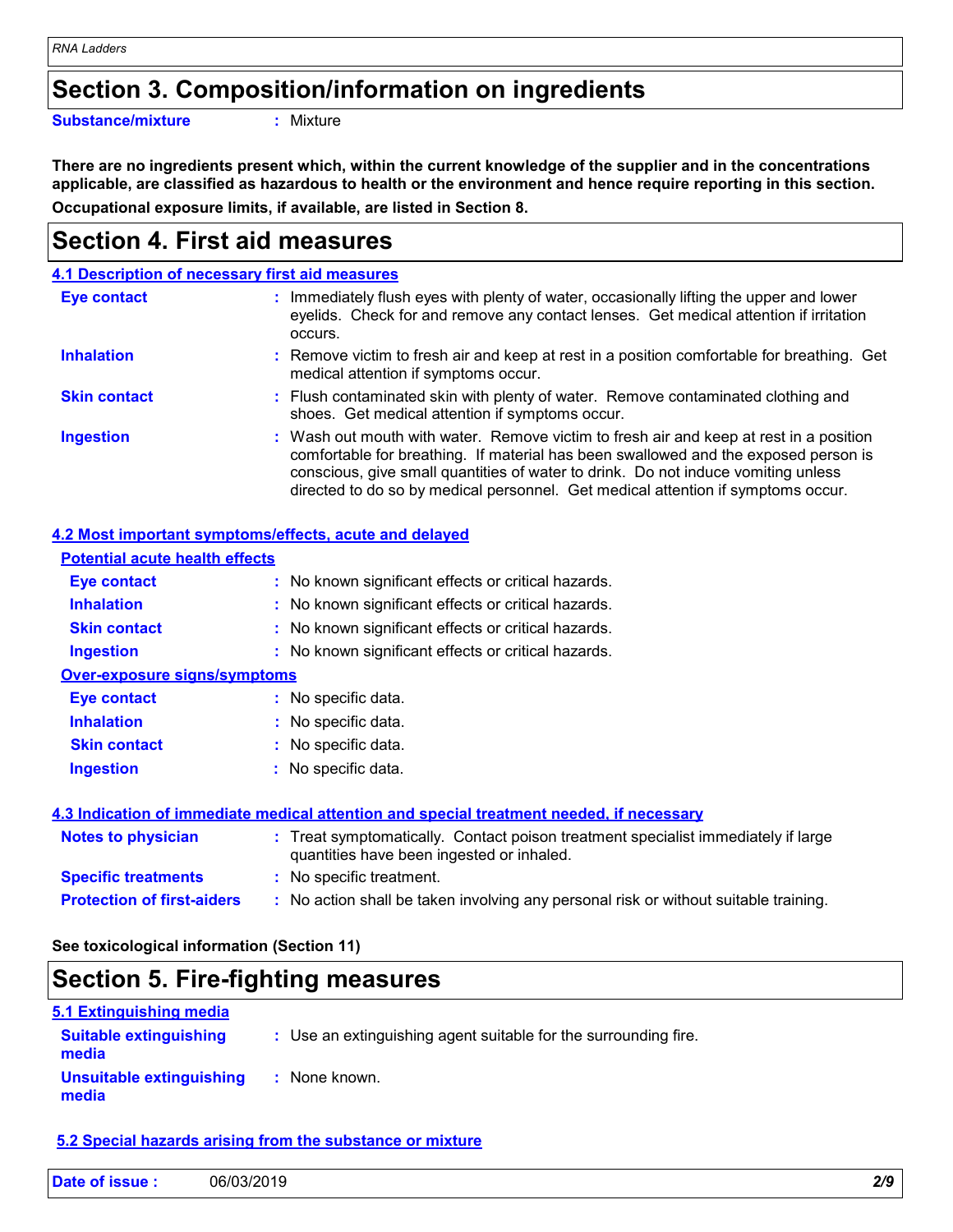**5.3 Advice for firefighters**

## **Section 5. Fire-fighting measures**

| <b>Specific hazards arising</b><br>from the chemical | : In a fire or if heated, a pressure increase will occur and the container may burst. |
|------------------------------------------------------|---------------------------------------------------------------------------------------|
| <b>Hazardous thermal</b><br>decomposition products   | : No specific data.                                                                   |

| <b>Special protective actions</b><br>for fire-fighters   | : Promptly isolate the scene by removing all persons from the vicinity of the incident if<br>there is a fire. No action shall be taken involving any personal risk or without suitable<br>training. |
|----------------------------------------------------------|-----------------------------------------------------------------------------------------------------------------------------------------------------------------------------------------------------|
| <b>Special protective</b><br>equipment for fire-fighters | : Fire-fighters should wear appropriate protective equipment and self-contained breathing<br>apparatus (SCBA) with a full face-piece operated in positive pressure mode.                            |

## **Section 6. Accidental release measures**

|                                         |     | 6.1 Personal precautions, protective equipment and emergency procedures                                                                                                                                                                                                              |
|-----------------------------------------|-----|--------------------------------------------------------------------------------------------------------------------------------------------------------------------------------------------------------------------------------------------------------------------------------------|
| For non-emergency<br>personnel          |     | : No action shall be taken involving any personal risk or without suitable training.<br>Evacuate surrounding areas. Keep unnecessary and unprotected personnel from<br>entering. Do not touch or walk through spilled material. Put on appropriate personal<br>protective equipment. |
| For emergency responders                | -11 | If specialized clothing is required to deal with the spillage, take note of any information in<br>Section 8 on suitable and unsuitable materials. See also the information in "For non-<br>emergency personnel".                                                                     |
| <b>6.2 Environmental</b><br>precautions |     | : Avoid dispersal of spilled material and runoff and contact with soil, waterways, drains<br>and sewers. Inform the relevant authorities if the product has caused environmental<br>pollution (sewers, waterways, soil or air).                                                      |

### **6.3 Methods and materials for containment and cleaning up**

Stop leak if without risk. Move containers from spill area. Dilute with water and mop up if water-soluble. Alternatively, or if water-insoluble, absorb with an inert dry material and place in an appropriate waste disposal container. Dispose of via a licensed waste disposal contractor. **Methods for cleaning up :**

## **Section 7. Handling and storage**

### **7.1 Precautions for safe handling**

| <b>Protective measures</b>                                                    | : Put on appropriate personal protective equipment (see Section 8).                                                                                                                                                                                                                                                                                                                                                                                                                                                                                                                |  |
|-------------------------------------------------------------------------------|------------------------------------------------------------------------------------------------------------------------------------------------------------------------------------------------------------------------------------------------------------------------------------------------------------------------------------------------------------------------------------------------------------------------------------------------------------------------------------------------------------------------------------------------------------------------------------|--|
| <b>Advice on general</b><br>occupational hygiene                              | : Eating, drinking and smoking should be prohibited in areas where this material is<br>handled, stored and processed. Workers should wash hands and face before eating,<br>drinking and smoking. Remove contaminated clothing and protective equipment before<br>entering eating areas. See also Section 8 for additional information on hygiene<br>measures.                                                                                                                                                                                                                      |  |
| <b>7.2 Conditions for safe</b><br>storage, including any<br>incompatibilities | : Store in accordance with local regulations. Store in original container protected from<br>direct sunlight in a dry, cool and well-ventilated area, away from incompatible materials<br>(see Section 10) and food and drink. Keep container tightly closed and sealed until<br>ready for use. Containers that have been opened must be carefully resealed and kept<br>upright to prevent leakage. Do not store in unlabeled containers. Use appropriate<br>containment to avoid environmental contamination. See Section 10 for incompatible<br>materials before handling or use. |  |
| 7.3 Specific end use(s)<br><b>Recommendations</b>                             | Industrial applications, Professional applications.                                                                                                                                                                                                                                                                                                                                                                                                                                                                                                                                |  |
|                                                                               |                                                                                                                                                                                                                                                                                                                                                                                                                                                                                                                                                                                    |  |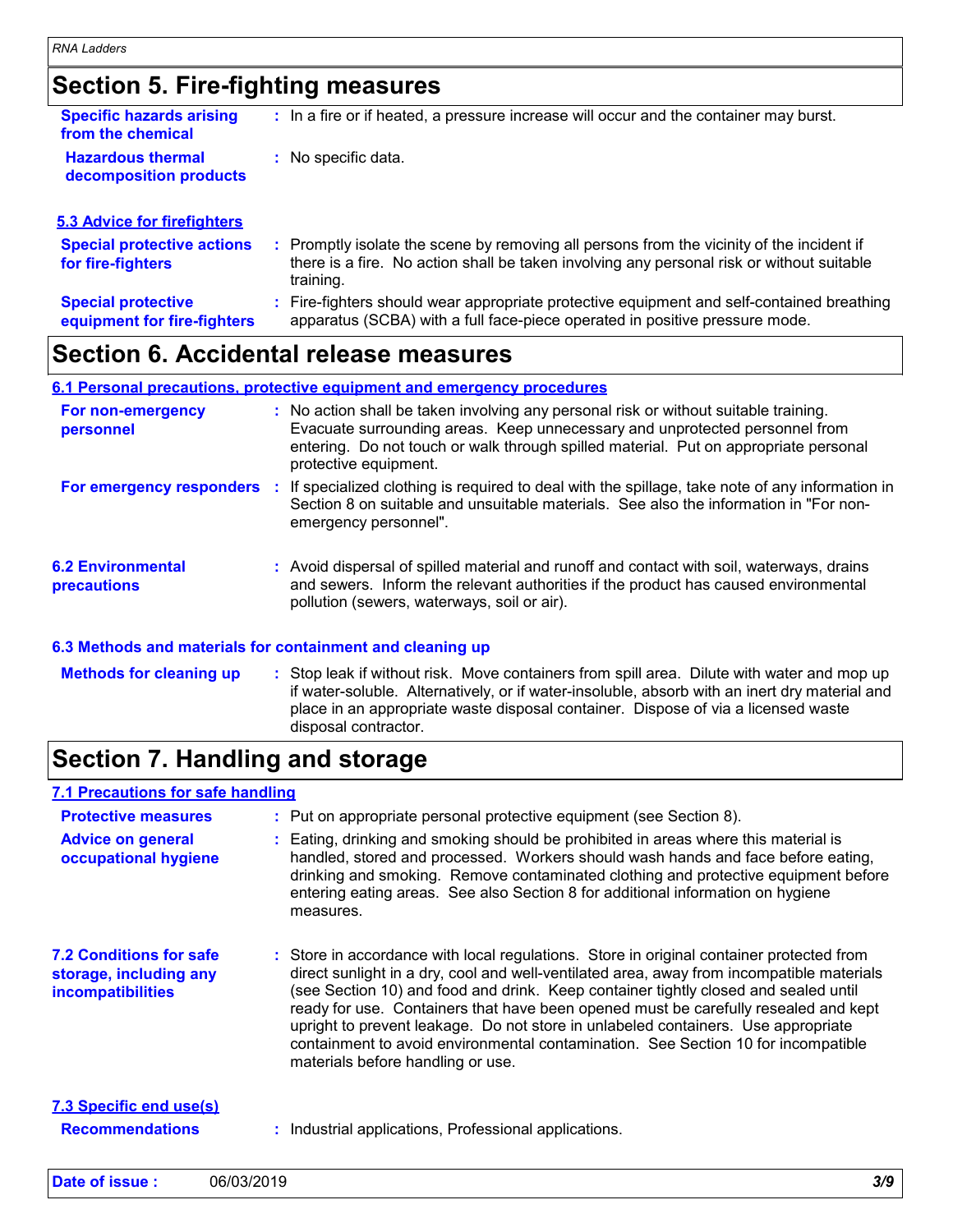## **Section 7. Handling and storage**

**Industrial sector specific :** Not applicable. **solutions**

## **Section 8. Exposure controls/personal protection**

### **8.1 Control parameters**

### **Occupational exposure limits**

| <b>Ingredient name</b> | <b>Exposure limits</b> |
|------------------------|------------------------|
| None.                  |                        |

| <b>8.2 Exposure controls</b>                      |                                                                                                                                                                                                                                                                                                                                                                                                   |
|---------------------------------------------------|---------------------------------------------------------------------------------------------------------------------------------------------------------------------------------------------------------------------------------------------------------------------------------------------------------------------------------------------------------------------------------------------------|
| <b>Appropriate engineering</b><br><b>controls</b> | : Good general ventilation should be sufficient to control worker exposure to airborne<br>contaminants.                                                                                                                                                                                                                                                                                           |
| <b>Environmental exposure</b><br><b>controls</b>  | Emissions from ventilation or work process equipment should be checked to ensure<br>they comply with the requirements of environmental protection legislation. In some<br>cases, fume scrubbers, filters or engineering modifications to the process equipment<br>will be necessary to reduce emissions to acceptable levels.                                                                     |
| <b>Individual protection measures</b>             |                                                                                                                                                                                                                                                                                                                                                                                                   |
| <b>Hygiene measures</b>                           | : Wash hands, forearms and face thoroughly after handling chemical products, before<br>eating, smoking and using the lavatory and at the end of the working period.<br>Appropriate techniques should be used to remove potentially contaminated clothing.<br>Wash contaminated clothing before reusing. Ensure that eyewash stations and safety<br>showers are close to the workstation location. |
| <b>Eye/face protection</b>                        | Safety eyewear complying with an approved standard should be used when a risk<br>assessment indicates this is necessary to avoid exposure to liquid splashes, mists,<br>gases or dusts. If contact is possible, the following protection should be worn, unless<br>the assessment indicates a higher degree of protection: safety glasses with side-<br>shields.                                  |
| <b>Skin protection</b>                            |                                                                                                                                                                                                                                                                                                                                                                                                   |
| <b>Hand protection</b>                            | : Chemical-resistant, impervious gloves complying with an approved standard should be<br>worn at all times when handling chemical products if a risk assessment indicates this is<br>necessary.                                                                                                                                                                                                   |
| <b>Body protection</b>                            | Personal protective equipment for the body should be selected based on the task being<br>performed and the risks involved and should be approved by a specialist before<br>handling this product.                                                                                                                                                                                                 |
| <b>Other skin protection</b>                      | Appropriate footwear and any additional skin protection measures should be selected<br>based on the task being performed and the risks involved and should be approved by a<br>specialist before handling this product.                                                                                                                                                                           |
| <b>Respiratory protection</b>                     | Based on the hazard and potential for exposure, select a respirator that meets the<br>appropriate standard or certification. Respirators must be used according to a<br>respiratory protection program to ensure proper fitting, training, and other important<br>aspects of use.                                                                                                                 |

# **Section 9. Physical and chemical properties**

### **9.1 Information on basic physical and chemical properties**

| <b>Appearance</b>     |                  |
|-----------------------|------------------|
| <b>Physical state</b> | $:$ Liquid.      |
| <b>Color</b>          | : Not available. |
| <b>Odor</b>           | : Not available. |
| <b>Odor threshold</b> | : Not available. |

| Date of issue : | <i>A 1</i> 0 |
|-----------------|--------------|
| 06/03/2019      | 77 J         |
|                 | $\sim$       |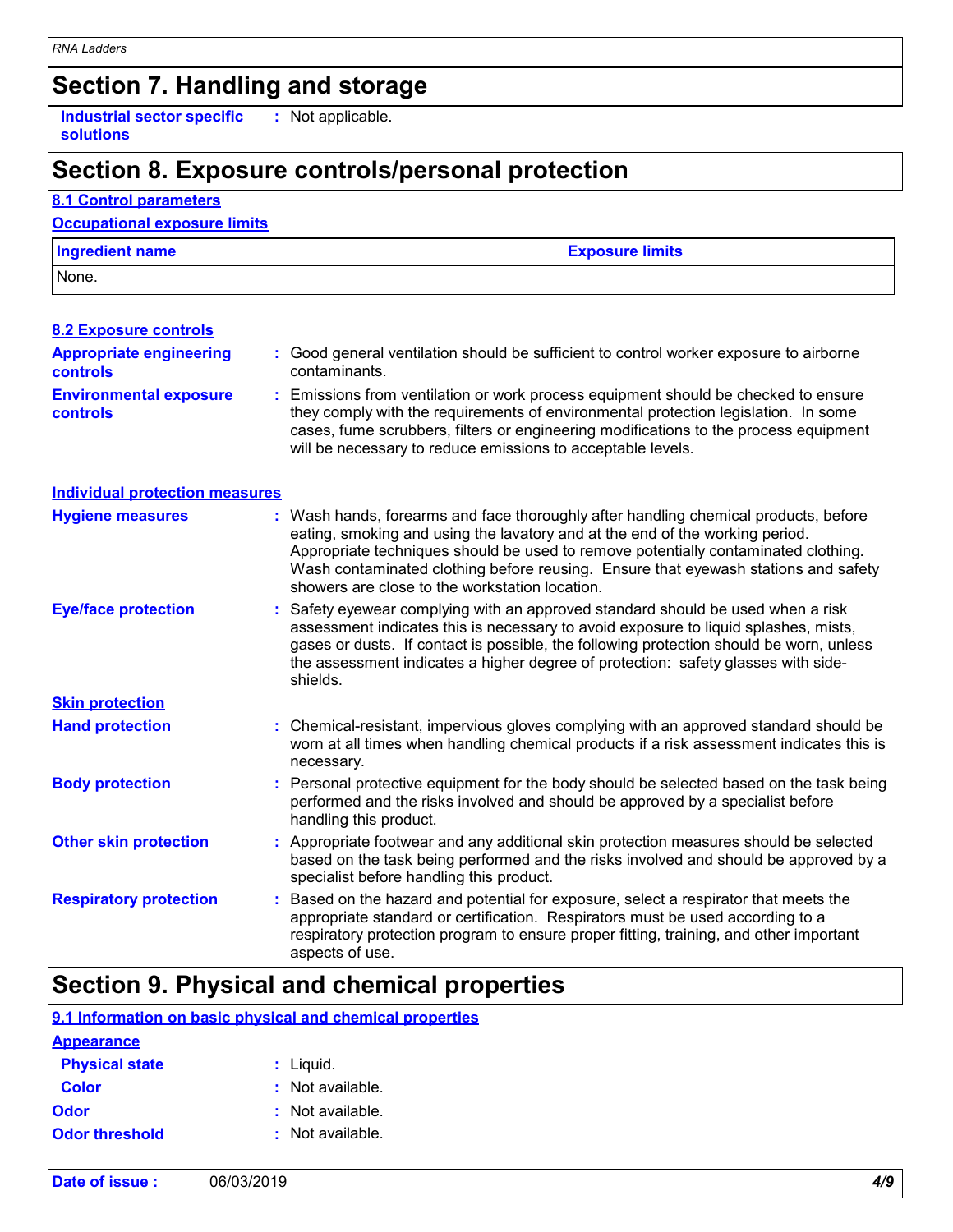# **Section 9. Physical and chemical properties**

| pH                                                | : 7 |                                                                      |
|---------------------------------------------------|-----|----------------------------------------------------------------------|
| <b>Melting point</b>                              |     | : $0^{\circ}$ C (32 $^{\circ}$ F)                                    |
| <b>Boiling point</b>                              |     | : $100^{\circ}$ C (212 $^{\circ}$ F)                                 |
| <b>Flash point</b>                                |     | $:$ Not available.                                                   |
| <b>Evaporation rate</b>                           |     | $:$ Not available.                                                   |
| <b>Flammability (solid, gas)</b>                  |     | : Not applicable.                                                    |
| Lower and upper explosive<br>(flammable) limits   |     | $:$ Not available.                                                   |
| <b>Vapor pressure</b>                             |     | : Not available.                                                     |
| <b>Vapor density</b>                              |     | : Not available.                                                     |
| <b>Relative density</b>                           |     | $:$ Not available.                                                   |
| <b>Solubility</b>                                 |     | Easily soluble in the following materials: cold water and hot water. |
| <b>Partition coefficient: n-</b><br>octanol/water |     | : Not available.                                                     |
| <b>Auto-ignition temperature</b>                  |     | $:$ Not available.                                                   |
| <b>Decomposition temperature</b>                  |     | : Not available.                                                     |
| <b>Viscosity</b>                                  |     | $:$ Not available.                                                   |

# **Section 10. Stability and reactivity**

| <b>10.6 Hazardous</b><br>decomposition products   | : Under normal conditions of storage and use, hazardous decomposition products should<br>not be produced. |
|---------------------------------------------------|-----------------------------------------------------------------------------------------------------------|
| 10.5 Incompatible materials                       | : May react or be incompatible with oxidizing materials.                                                  |
| <b>10.4 Conditions to avoid</b>                   | : No specific data.                                                                                       |
| <b>10.3 Possibility of</b><br>hazardous reactions | : Under normal conditions of storage and use, hazardous reactions will not occur.                         |
| <b>10.2 Chemical stability</b>                    | : The product is stable.                                                                                  |
| <b>10.1 Reactivity</b>                            | : No specific test data related to reactivity available for this product or its ingredients.              |

# **Section 11. Toxicological information**

| Date of issue:<br>06/03/2019                  | 5/9 |
|-----------------------------------------------|-----|
| <b>Reproductive toxicity</b>                  |     |
| <b>Conclusion/Summary</b><br>: Not available. |     |
| <b>Carcinogenicity</b>                        |     |
| <b>Conclusion/Summary</b><br>: Not available. |     |
| <b>Mutagenicity</b>                           |     |
| Not available.                                |     |
| <b>Sensitization</b>                          |     |
| Not available.                                |     |
| <b>Irritation/Corrosion</b>                   |     |
| Not available.                                |     |
| <b>Acute toxicity</b>                         |     |
|                                               |     |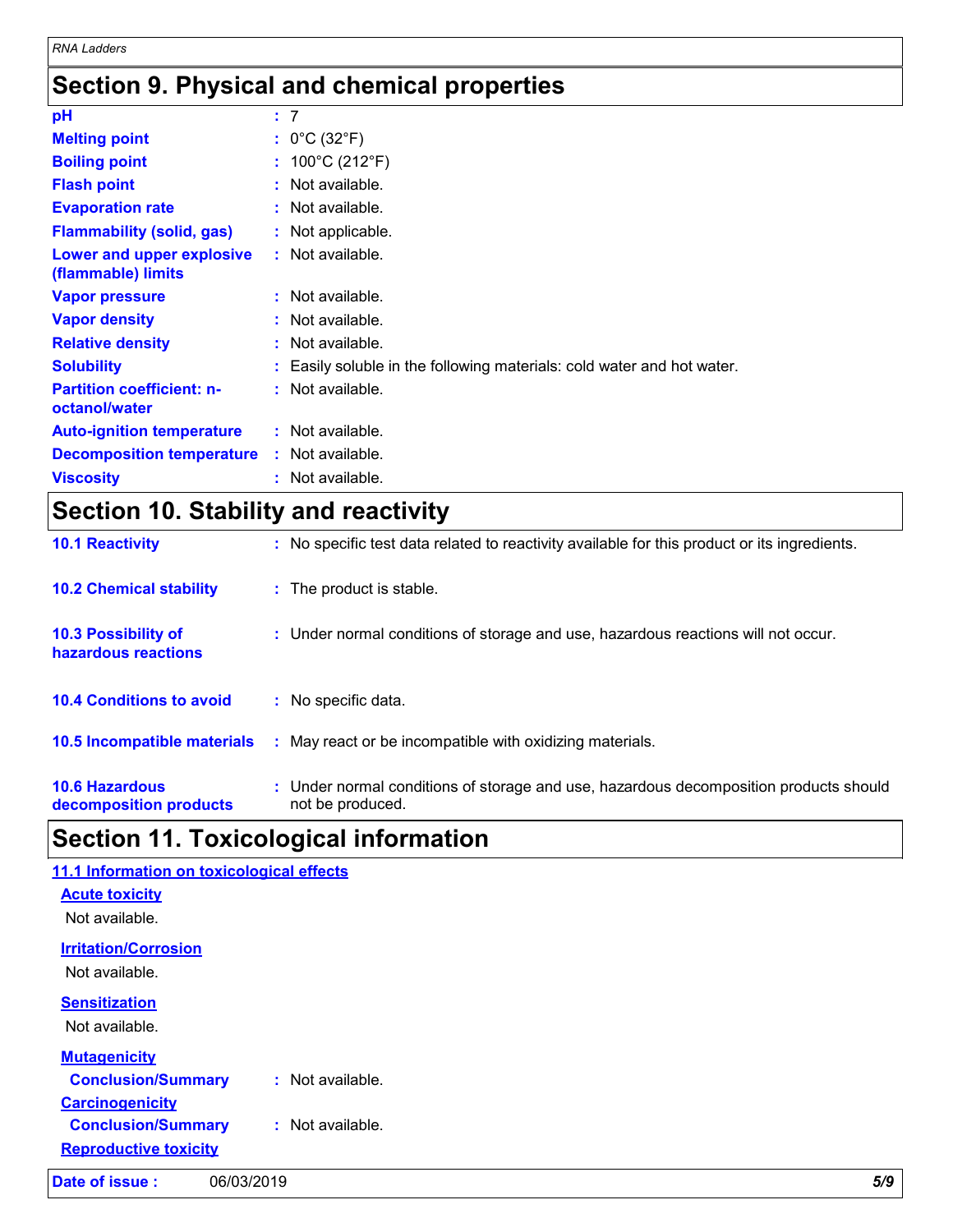# **Section 11. Toxicological information**

| <b>Conclusion/Summary</b>                                 | : Not available.                                                                         |
|-----------------------------------------------------------|------------------------------------------------------------------------------------------|
| <b>Teratogenicity</b>                                     |                                                                                          |
| <b>Conclusion/Summary</b>                                 | : Not available.                                                                         |
| <b>Specific target organ toxicity (single exposure)</b>   |                                                                                          |
| Not available.                                            |                                                                                          |
| <b>Specific target organ toxicity (repeated exposure)</b> |                                                                                          |
| Not available.                                            |                                                                                          |
| <b>Aspiration hazard</b>                                  |                                                                                          |
| Not available.                                            |                                                                                          |
|                                                           |                                                                                          |
| <b>Information on the likely</b>                          | : Not available.                                                                         |
| routes of exposure                                        |                                                                                          |
| <b>Potential acute health effects</b>                     |                                                                                          |
| <b>Eye contact</b>                                        | : No known significant effects or critical hazards.                                      |
| <b>Inhalation</b>                                         | : No known significant effects or critical hazards.                                      |
| <b>Skin contact</b>                                       | : No known significant effects or critical hazards.                                      |
| <b>Ingestion</b>                                          | : No known significant effects or critical hazards.                                      |
|                                                           |                                                                                          |
|                                                           | <b>Symptoms related to the physical, chemical and toxicological characteristics</b>      |
| <b>Eye contact</b>                                        | : No specific data.                                                                      |
| <b>Inhalation</b>                                         | : No specific data.                                                                      |
| <b>Skin contact</b>                                       | : No specific data.                                                                      |
| <b>Ingestion</b>                                          | : No specific data.                                                                      |
|                                                           |                                                                                          |
|                                                           | Delayed and immediate effects and also chronic effects from short and long term exposure |
| <b>Short term exposure</b><br><b>Potential immediate</b>  | : Not available.                                                                         |
| effects                                                   |                                                                                          |
| <b>Potential delayed effects</b>                          | : Not available.                                                                         |
| Long term exposure                                        |                                                                                          |
| <b>Potential immediate</b>                                | : Not available.                                                                         |
| effects                                                   |                                                                                          |
| <b>Potential delayed effects</b>                          | $:$ Not available.                                                                       |
| <b>Potential chronic health effects</b>                   |                                                                                          |
| <b>General</b>                                            | : No known significant effects or critical hazards.                                      |
| <b>Carcinogenicity</b>                                    | No known significant effects or critical hazards.                                        |
| <b>Mutagenicity</b>                                       | No known significant effects or critical hazards.                                        |
| <b>Teratogenicity</b>                                     | No known significant effects or critical hazards.                                        |
| <b>Developmental effects</b>                              | No known significant effects or critical hazards.                                        |
| <b>Fertility effects</b>                                  | No known significant effects or critical hazards.                                        |
|                                                           |                                                                                          |
| <b>Numerical measures of toxicity</b>                     |                                                                                          |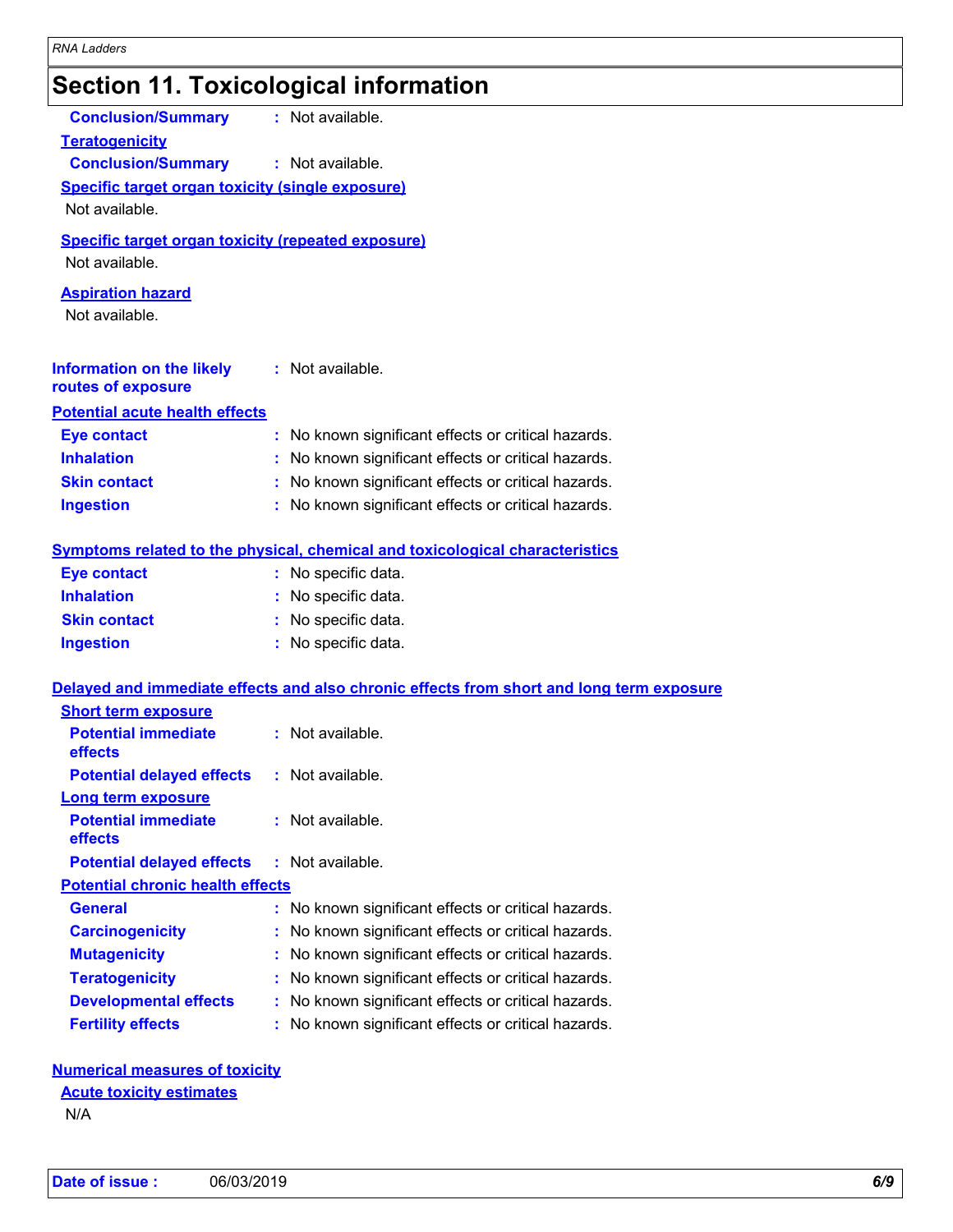## **Section 11. Toxicological information**

## **Section 12. Ecological information**

### **12.1 Toxicity**

Not available.

### **12.2 Persistence and degradability**

Not available.

### **12.3 Bioaccumulative potential**

Not available.

### **12.4 Mobility in soil**

**Soil/water partition coefficient (KOC) :** Not available.

**12.5 Other adverse effects :** No known significant effects or critical hazards.

## **Section 13. Disposal considerations**

### **13.1 Waste treatment methods**

|  | <b>Disposal metho</b> |
|--|-----------------------|
|  |                       |

**Disposal methods** : The generation of waste should be avoided or minimized wherever possible. Disposal of this product, solutions and any by-products should at all times comply with the requirements of environmental protection and waste disposal legislation and any regional local authority requirements. Dispose of surplus and non-recyclable products via a licensed waste disposal contractor. Waste should not be disposed of untreated to the sewer unless fully compliant with the requirements of all authorities with jurisdiction. Waste packaging should be recycled. Incineration or landfill should only be considered when recycling is not feasible. This material and its container must be disposed of in a safe way. Empty containers or liners may retain some product residues. Avoid dispersal of spilled material and runoff and contact with soil, waterways, drains and sewers.

**Disposal should be in accordance with applicable regional, national and local laws and regulations. Local regulations may be more stringent than regional or national requirements.**

**The information presented below only applies to the material as supplied. The identification based on characteristic(s) or listing may not apply if the material has been used or otherwise contaminated. It is the responsibility of the waste generator to determine the toxicity and physical properties of the material generated to determine the proper waste identification and disposal methods in compliance with applicable regulations.**

**Refer to Section 7: HANDLING AND STORAGE and Section 8: EXPOSURE CONTROLS/PERSONAL PROTECTION for additional handling information and protection of employees.**

## **Section 14. Transport information**

**DOT / TDG / Mexico / IMDG / :** Not regulated. **IATA**

### **Special precautions for user Transport within user's premises:** always transport in closed containers that are **:** upright and secure. Ensure that persons transporting the product know what to do in the event of an accident or spillage.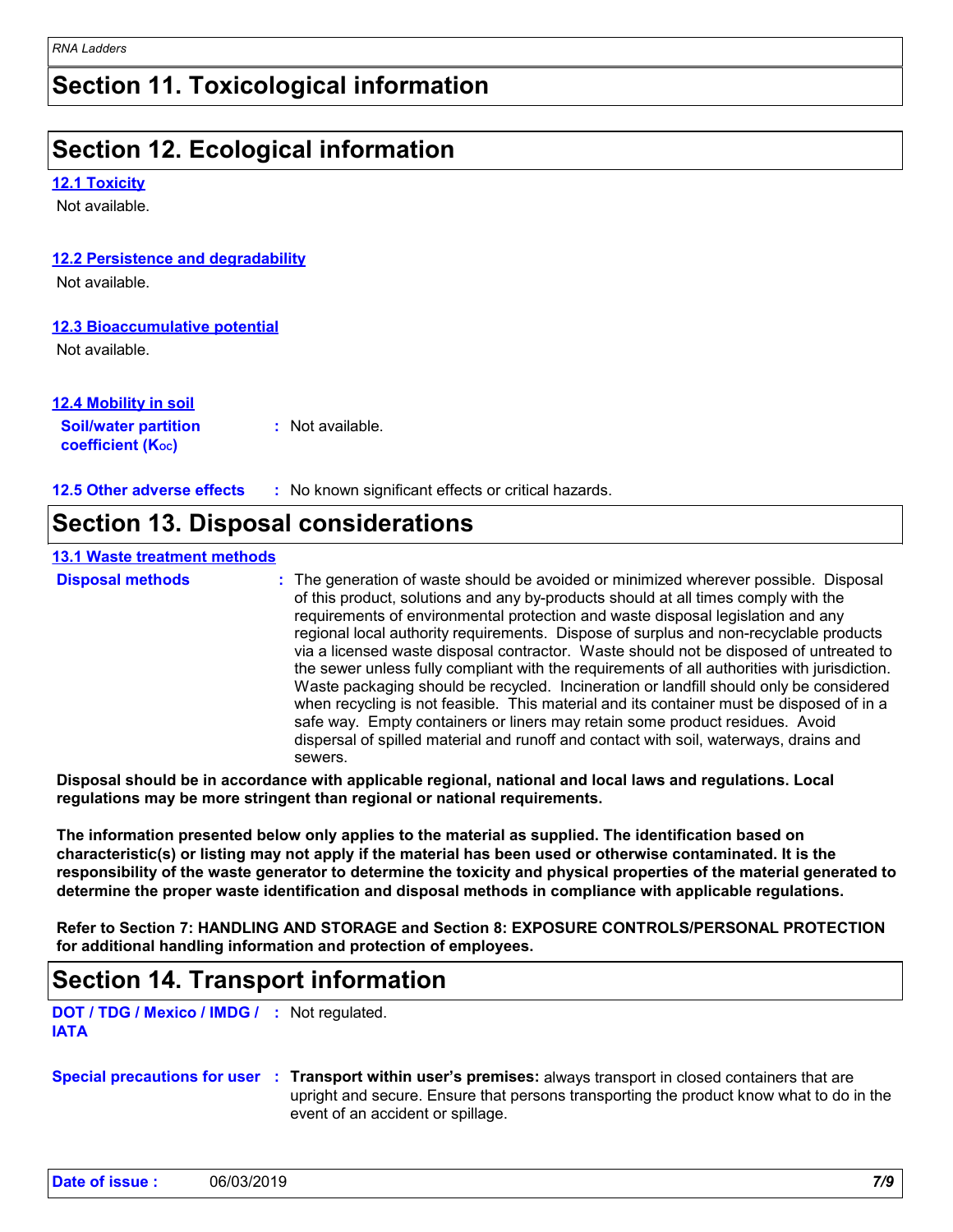## **Section 14. Transport information**

**Transport in bulk according :** Not available. **to Annex II of MARPOL and the IBC Code**

# **Section 15. Regulatory information**

|                                                                                   | 15.1 Safety, health and environmental regulations/legislation specific for the substance or mixture |
|-----------------------------------------------------------------------------------|-----------------------------------------------------------------------------------------------------|
| <b>U.S. Federal regulations</b>                                                   | : TSCA 8(a) CDR Exempt/Partial exemption: Not determined                                            |
|                                                                                   |                                                                                                     |
| <b>Clean Air Act Section 112</b><br>(b) Hazardous Air<br><b>Pollutants (HAPs)</b> | : Not listed                                                                                        |
| <b>Clean Air Act Section 602</b><br><b>Class I Substances</b>                     | : Not listed                                                                                        |
| <b>Clean Air Act Section 602</b><br><b>Class II Substances</b>                    | : Not listed                                                                                        |
| <b>DEA List I Chemicals</b><br>(Precursor Chemicals)                              | : Not listed                                                                                        |
| <b>DEA List II Chemicals</b><br><b>(Essential Chemicals)</b>                      | : Not listed                                                                                        |
| <b>SARA 302/304</b>                                                               |                                                                                                     |
| <b>Composition/information on ingredients</b>                                     |                                                                                                     |
| No products were found.                                                           |                                                                                                     |
| <b>SARA 304 RQ</b>                                                                | : Not applicable.                                                                                   |
| <b>SARA 311/312</b>                                                               |                                                                                                     |
| <b>Classification</b>                                                             | : Not applicable.                                                                                   |
| <b>Composition/information on ingredients</b>                                     |                                                                                                     |
| No products were found.                                                           |                                                                                                     |
| <b>State regulations</b>                                                          |                                                                                                     |
| <b>Massachusetts</b>                                                              | : None of the components are listed.                                                                |
| <b>New York</b>                                                                   | : None of the components are listed.                                                                |
| <b>New Jersey</b>                                                                 | : None of the components are listed.                                                                |
| <b>Pennsylvania</b>                                                               | : None of the components are listed.                                                                |
| <b>California Prop. 65</b>                                                        |                                                                                                     |
|                                                                                   | This product does not require a Safe Harbor warning under California Prop. 65.                      |
| <b>International requlations</b>                                                  |                                                                                                     |
|                                                                                   | <b>Chemical Weapon Convention List Schedules I, II &amp; III Chemicals</b>                          |
| Not listed.                                                                       |                                                                                                     |
| <b>Montreal Protocol</b><br>Not listed.                                           |                                                                                                     |
| Not listed.                                                                       | <b>Stockholm Convention on Persistent Organic Pollutants</b>                                        |
| Not listed.                                                                       | <b>Rotterdam Convention on Prior Informed Consent (PIC)</b>                                         |